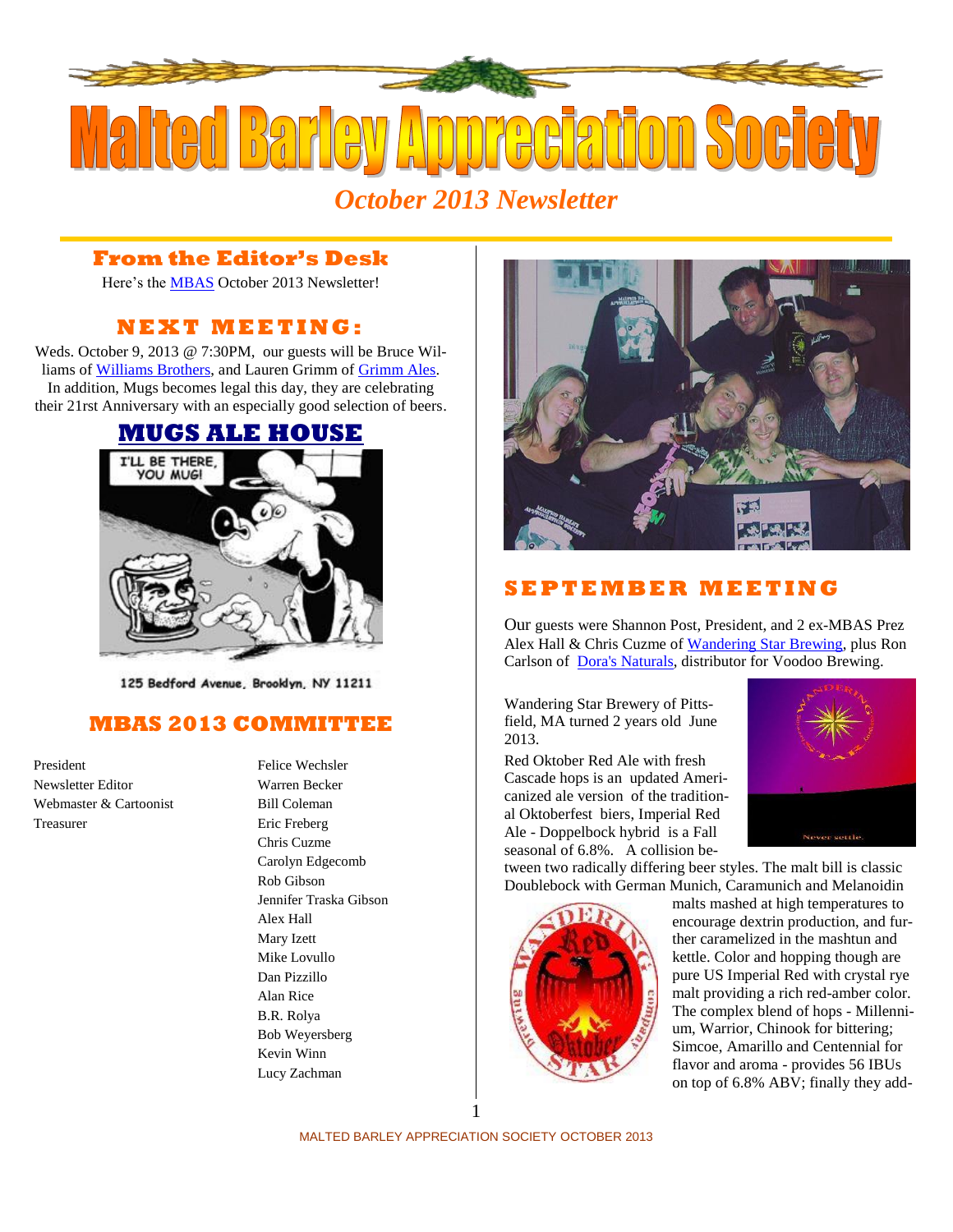ed 2 lbs of freshly picked homegrown Cascade to the hopback to provide a further burst of green hop flavor. Next was the Wandering Star 7.2% ABV Belgian Saison Catnip Ale. A super pale, single malt (Best Malz Pilsner), single hop (Chinook) I.P.A. inspired by the effect of catnip on their brewery cat, Fuggle. Catnip is a lightcolored, deceptively strong and hoppy beer with grapefruit and pine hop fla-



vors and a refreshing tartness and 'funk' from their Belgian Wit yeast. 56 IBUs.





Voodoo Brewing was next . Ron Carlson of Doras' Beer Distributor shared Pillzillia, an imperial pilsner style @ 7.2% ABV brewed with 8 different varieties of Czech hops. It was voted by Rate Beer the number one Kellerbier in the world.

Voodoo Brewing began as a 10 barrel brewhouse in 2007. Next

beer sampled was the spicy 7.3% Voodoo White Magick Wit Bier, made with 12 pep-





Voodoo Wynona's Big Brown Ale at 7.5%, a traditional old ale with Simcoe, Amarillo and Northern Brewer to enhance the flavor and the aroma of Wynona brown. Ingredients: Marris Otter 2 Row, Brown Malt, Carastan, Crystal 80, Chocolate Malt,



Columbus, Simcoe, Amarillo, Northern Brewer Hops. 16 degrees, 3.8 degrees plato..

Voodoo Gran Met 10% ABV made with Pierre Celis' yeast strain and a special technique of adding the beet sugar to the ale as it is fermenting to soften the alcohol flavor production. Ingredients: Belgian 2 row, Belgian light candy sugar, beet sugar, Hallertau hops, and our house tripel yeast. 29 IBUs.

Voodoo Love Child, their 10% Gran Met brewed with Passion Fruit, and Michigan sour cherries, Oregon raspberries, and then aged for 3 months on passion fruit, cherries, and raspberries. This is unique to Lambics. Ingredients: (Belgian 2 Row, Belgian light candy sugar, beet sugar, Hattertau hops, and our House Tripel yeast. Aged on Cherries, Raspberries, and Passion Fruit. 19.5 OG, 2 degrees Plato FG. 29 IBUs, 9.5%abv. Voodoo also brews a Barrel Aged Voodoo Laird Apple Brandy, is their tripel style.



Ron brought a new beer from the new [Galaxy Brewing](http://www.galaxybrewingco.com/) of Binghamton, NY. Galaxy's 6 beers are brewed by Seth Weitzel. They



produce a Divine IPA, Porter, a 6% Pater's Belgian Ale, and Belgian Bruin 6% Ale. Seth has been brewing for 3 months at Galaxy. He studied at UC Davis, and formally brewed at Roosterfish in upstate New York.